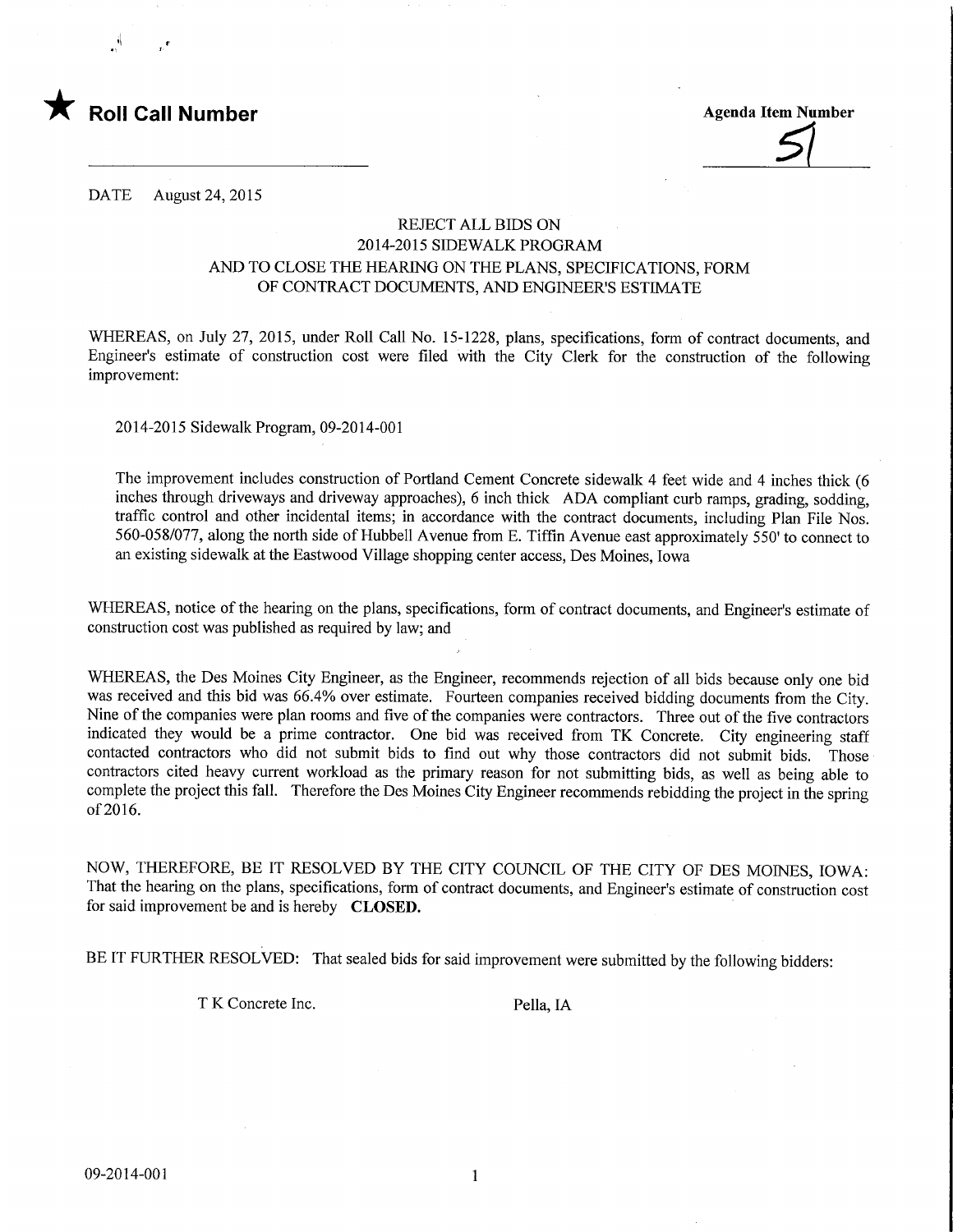

 $5\,$ 

DATE August 24, 2015

which were received and opened at a public meeting presided over by the Engineer in the City Council Chambers, 2nd Floor, City Hall, 400 Robert D. Ray Drive, Des Moines, Iowa at 11:00 a.m. on August 11, 2015. Said bids and the attached tabulation of bids for said improvement be and are hereby accepted, received, and filed.

BE IT FURTHER RESOLVED: That all bids for said improvement, be and the same are hereby rejected because only one bid was received and this bid was 66.4% over estimate. Fourteen companies received bidding documents from the City. Nine of the companies were plan rooms and five of the companies were contractors. Three out of the five contractors indicated they would be a prime contractor. One bid was received from TK Concrete. City engineering staff contacted contractors who did not submit bids to find out why those contractors did not submit bids. Those contractors cited heavy current workload as the primary reason for not submitting bids, as well as being able to complete the project this fall. Therefore the Des Moines City Engineer recommends rebidding the project in the spring of2016.

(City Council Communication Number  $\sqrt{5\cdot 46}$  attached)

Moved by to adopt.

FORM APPROVED

Nathlen Vandepool

Kathleen Vanderpool Deputy City Attorney

Funding Source: 2015-2016 CIP, Page Street - 32, Sidewalks - School and Priority Routes, SW081, G. 0. Bonds

| <b>COUNCIL ACTION</b> | <b>YEAS</b> | <b>NAYS</b> | <b>PASS</b> | <b>ABSENT</b>   |  |
|-----------------------|-------------|-------------|-------------|-----------------|--|
| <b>COWNIE</b>         |             |             |             |                 |  |
| <b>COLEMAN</b>        |             |             |             |                 |  |
| <b>GATTO</b>          |             |             |             |                 |  |
| <b>GRAY</b>           |             |             |             |                 |  |
| <b>HENSLEY</b>        |             |             |             |                 |  |
| <b>MAHAFFEY</b>       |             |             |             |                 |  |
| <b>MOORE</b>          |             |             |             |                 |  |
| <b>TOTAL</b>          |             |             |             |                 |  |
| <b>MOTION CARRIED</b> |             |             |             | <b>APPROVED</b> |  |
|                       |             |             |             |                 |  |
|                       |             |             |             |                 |  |
|                       |             |             |             | Mayor           |  |

I, Diane Rauh, City Clerk of said City Council, hereby certify that at a meeting of the City Council, held on the above date, among other proceedings the above was adopted.

IN WITNESS WHEREOF, I have hereunto set my hand and affixed my seal the day and year first above written.